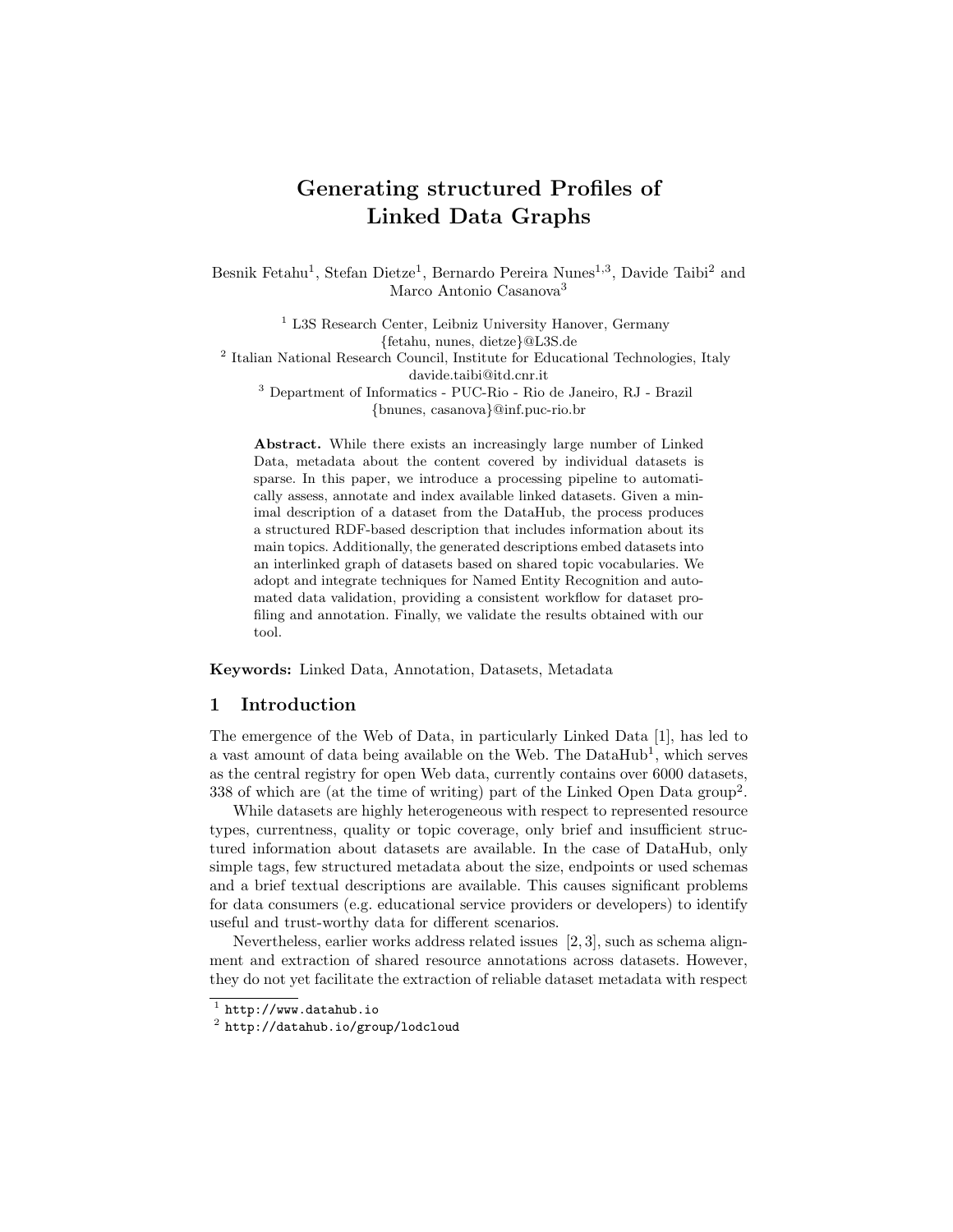to represented topics. In order to address these limitations, we present an approach that automatically and incrementally indexes datasets by interlinking and annotating arbitrary datasets with relevant topics in the form of DBpedia entities and categories. By incrementally computing topic relevance scores for individual datasets, we gradually create a knowledge base of dataset meta-information. To improve scalability the process exploits representative sample sets of resources. Moreover, to ensure high annotation accuracy a semi-automated evaluation approach is proposed.

# 2 Semi-Automatic Dataset Annotation

Our dataset profiling platform automatically extracts top-ranked topic annotations (DBpedia categories) and captures these together with a relevance score for each dataset description. All dataset descriptions are captured using the VoID schema<sup>3</sup> .

#### 2.1 Entity Recognition

The analysis of sampled resources for a set of datasets consists of an annotation process using Named Entity Recognition (NER) and disambiguation tools (DBpedia Spotlight<sup>4</sup>). From each resource we extract the textual content assigned to the following properties: {rdfs:label, rdfs:comment, teach:courseTitle, teach:courseDescription, skos:prefLabel, dcterms: description, dcterms:alternative, dcterms:title, bibo:abstract, bibo: body, cnrb:titolo, cnrd:descrizione, foaf:name, rdf:value}; and perform contextual, that is resource-wise, NER. This establishes a common descriptive layer of top-ranked entities for each dataset extracted from DBpedia.

As the NER process can pose a bottleneck, we introduce an incremental annotation extraction process to alleviate this issue. This process avoids annotating resources similar to previously annotated ones by reusing already obtained annotations. Thus, for a predefined threshold similarity  $\tau$ , from a pool of existing annotations  $A$ , we assign an annotation to a resource if the similarity (resourceannotation) computed by the Jaccard's index is above threshold  $\tau$ :

$$
\forall a \in \mathcal{A} : J(r, a) = \frac{|r \cap a|}{|r \cup a|} \tag{1}
$$

where  $a \in \mathcal{A}$  represents already extracted annotations, while r is a resource instance which is analysed using the incremental annotation process.

#### 2.2 Category Annotation

From the extracted annotations (DB pedia entities)  $A$ , we analyse the set of assigned categories for each annotation. Such information is extracted from the DBpedia graph via the property dcterms:subject representing the topic covered by an entity. Furthermore, we leverage the hierarchical category organisation (as defined by SKOS schema: skos:broader and skos:related) assigned to entities within DBpedia.

 $^3$  http://www.w3.org/TR/void/

 $^4$  http://spotlight.dbpedia.org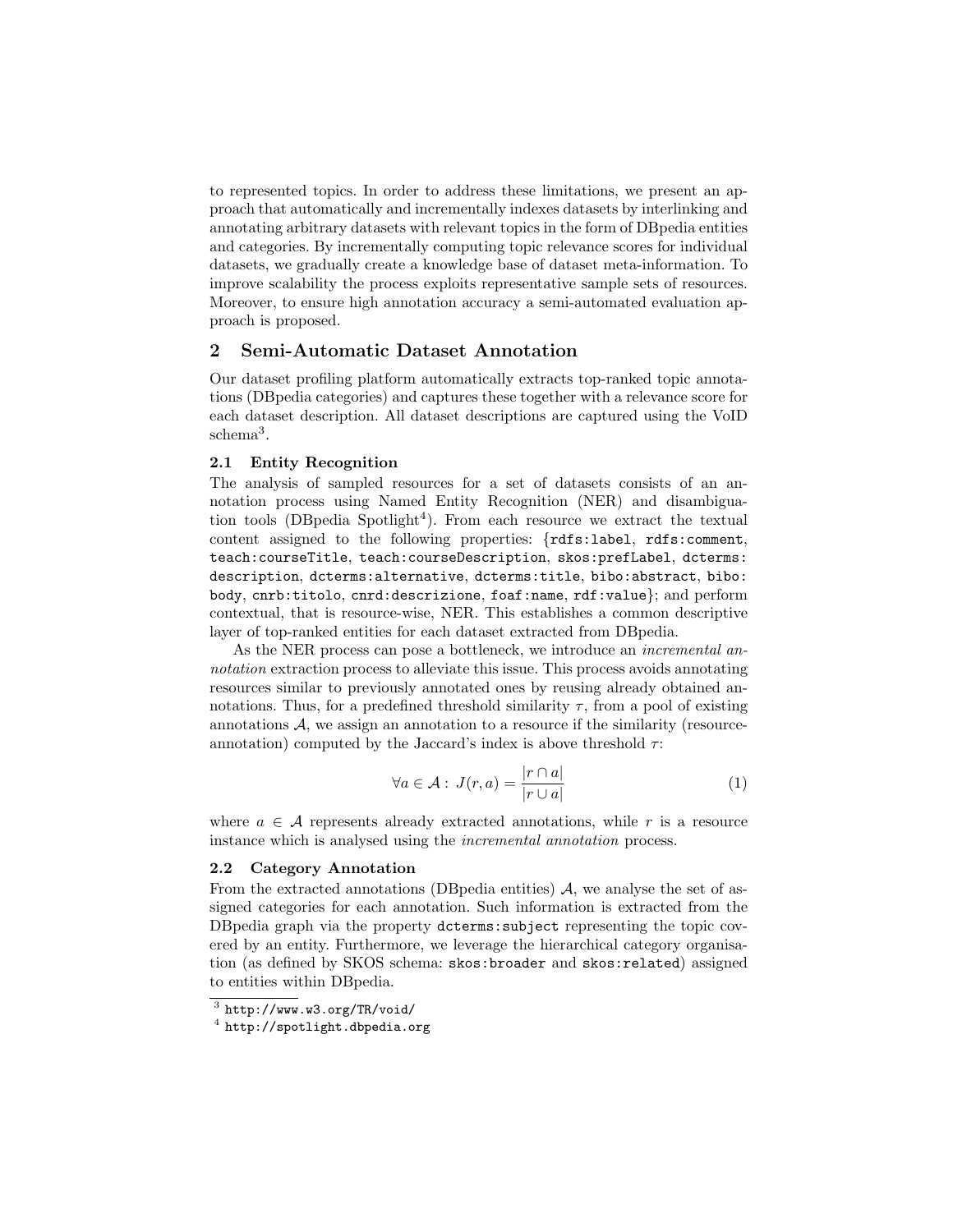However, such information extracted about categories is only useful when ranked according to their relevance for each dataset. Hence, we compute a normalised relevance score for each category assigned to a dataset by taking into (i) entities assigned to a category intra- and inter-datasets; and (ii) number of entities assigned to a dataset and over all datasets, see Equation 2:

$$
score(t) = \frac{\Phi(t, D)}{\Phi(\cdot, D)} + \frac{\Phi(t, \cdot)}{\Phi(\cdot, \cdot)}, \ \ \forall t \in \mathcal{T} \land D \in \mathcal{D}
$$
\n
$$
(2)
$$

where  $\Phi(\cdot, \cdot)$  represents the number of entities associated with a topic t and for a dataset  $D$ , in case of void arguments, it outputs the number of entities in a dataset or over all datasets.

### 2.3 Automated Annotation Validation & Filtering Approach

Validation and filtering of extracted annotations is necessary, due to noise inherited from NER&NED results. The approach we propose for filtering out noisy annotations takes into account the contextual support given for an annotation from the resource instance it is extracted from. Therefore, we compute a confidence score which measures the similarity between an annotation and a resource using Jaccard's index similar to Equation 1, based on values extracted from properties dbpedia-owl:abstract and rdfs:comment, and the set of analysed properties listed in Section 2.1, respectively.

Whereas, in the validation phase we consider only entities that have a *confi*dence score above some pre-define threshold and use human evaluators to assess the relevance of an extracted annotation with respect to the resource context.

## 3 Results and Evaluation

Our current implementation focuses on educationally relevant datasets as collected in a dedicated group on the  $\text{DataHub}^5$  from which we selected a subset of 17 datasets based on their accessibility. Our topic annotation used representative, randomly selected samples of resources from each datasets, with approximately 100 instances for each resource type. Steps included NER, category extraction and threshold-based filtering using our *relevance*  $\mathcal{C}$  confidence scores.

From the extracted categories based on the resulting annotations, we incorporated only the top-50 categories being the most representative ones for a dataset based on the computed normalised-score. Results obtained from this processing are stored as part of a VoID<sup>6</sup>-based dataset catalog currently being provided as part of the LinkedUp project<sup>7</sup>; a catalogue providing access to such extensive information can be accessed under the following  $url<sup>8</sup>$ .

The evaluation of annotation accuracy was measured based on two datasets: (a) annotation accuracy without any filtering (see Section 2.3); and (b) annotation accuracy after filtering, where only annotations with scores above some

<sup>5</sup> http://datahub.io/groups/linkededucation

 $^6$  http://www.w3.org/TR/void/

<sup>7</sup> http://www.linkedup-project.eu

 $^8$  http://data.linkededucation.org